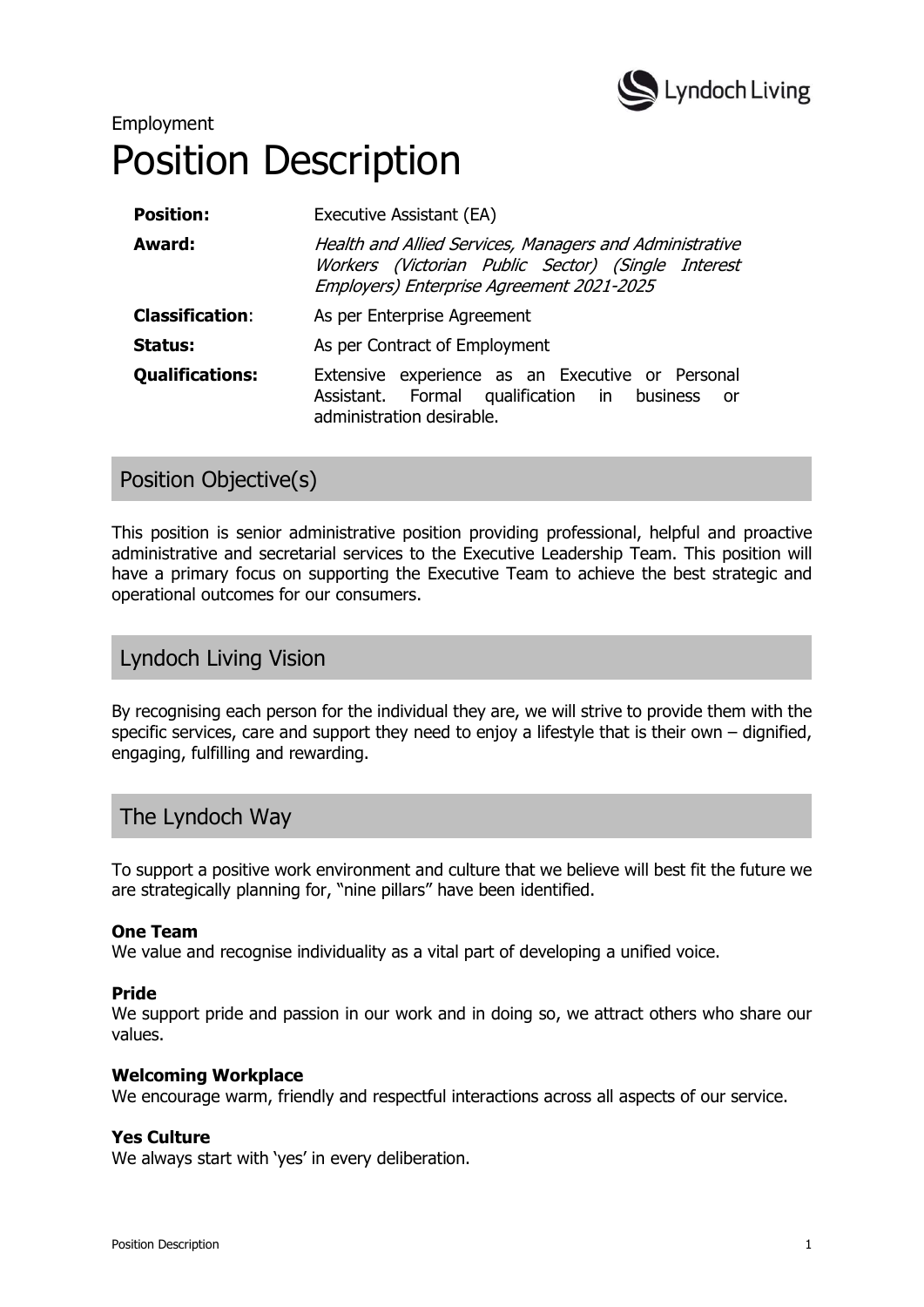#### Customer Service

We ensure that customers feel engaged and valued in every interaction.

#### Innovation

We will enhance our services and exceed customers' expectations, by embracing innovation and fresh ideas.

#### Fun and Enjoyment

We recognise that fun and enjoyment are critical to success.

#### Social Purpose

Through the social conscience of the staff and consumers we actively engage with causes that impact the local community.

#### **Safety**

We actively promote safety and wellbeing through the provision of innovative and high quality training, monitoring of risk, and compliance, with OHS regulations.

### Key Responsibilities and Duties

- Provide a professional, helpful and proactive level of administrative expertise to the Executive Leadership Team to enhance the efficient and effective operation of Lyndoch services.
- Apply confidentiality and professionalism at all times.
- Assist the Executive Leadership Team in effective delivery of projects and timely delivery of key performance indicators.
- Coordinate executive communications including calls, responding to emails and maintaining and coordinating the Executive Director's diaries.
- Coordinate team meetings, external activities and stakeholder engagement.
- Prepare meeting minutes, agendas and coordinate supporting documentation and action items.
- Provide a broad range of secretarial and administrative services support to the Executive Directors and other senior managers as and when required.
- Provide secretarial support to committees as determined by the Chief Executive Office
- Manage travel itineraries.
- Undertake any other duties relevant to the efficient operation of the executive division as required.
- Provide leave relief and support other Executive Assistants as required to ensure the efficient operation of the Executive and Corporate Office.
- Assist in building and maintaining a detailed contract register, working directly with senior staff to obtain and present information regarding relating to procurement and contract management.
- Assist in the preparation of tender and contract documentation; Coordinate and submit consolidated reports, maintain the contract register, and submit correspondence as required.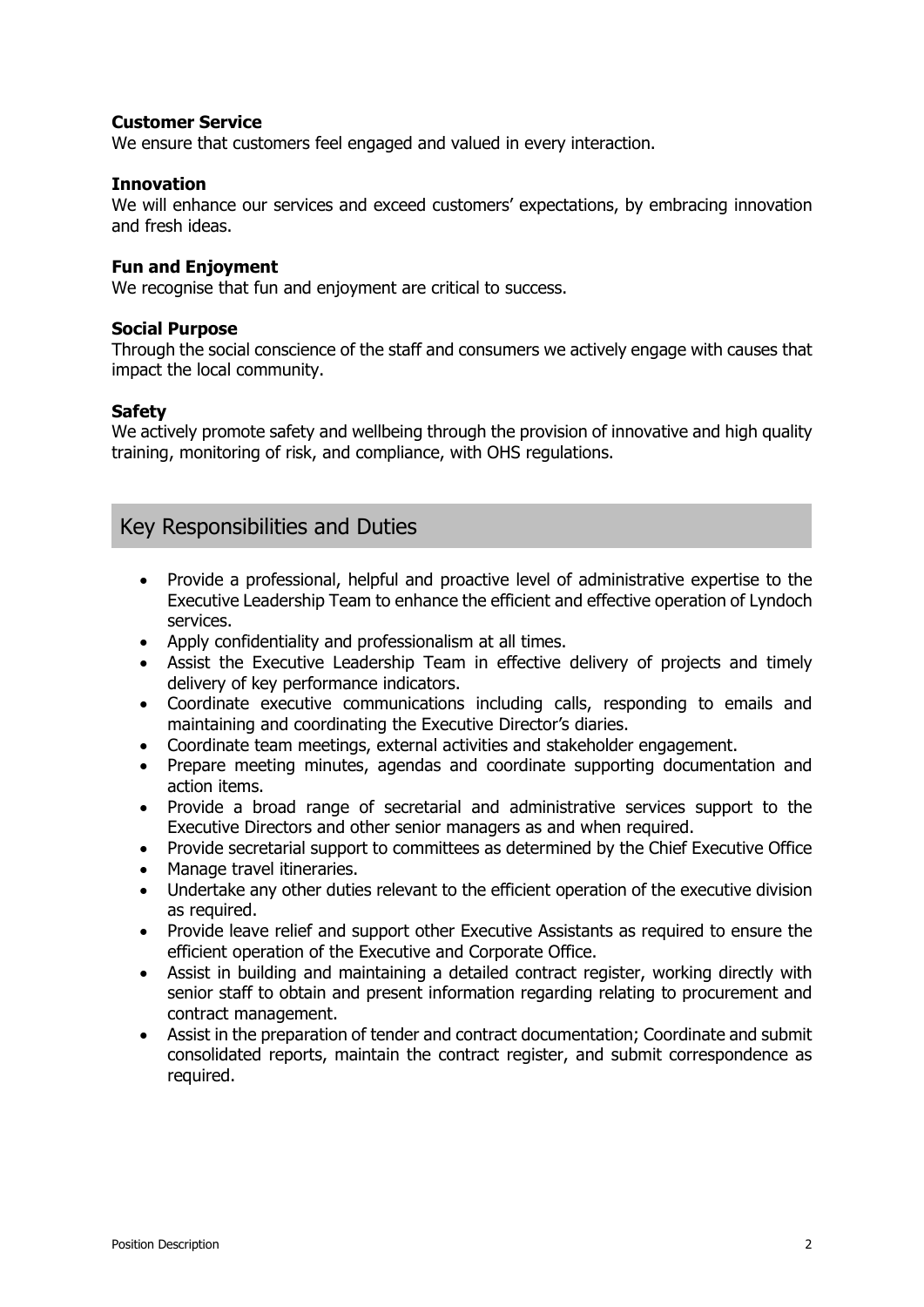# Organisational Relationships

| <b>Reports to:</b>                                               |             |  | CEO and/or Executive Directors (as allocated)             |  |
|------------------------------------------------------------------|-------------|--|-----------------------------------------------------------|--|
| <b>Supervises:</b>                                               | Nil         |  |                                                           |  |
| <b>Internal Contacts:</b> All Lyndoch staff, consumers, families |             |  |                                                           |  |
| <b>External Contacts:</b>                                        | Departments |  | Members of the Public, Contractors, Suppliers, Government |  |

# Specialist Knowledge and Skills

The following knowledge and skills are required to be demonstrated:

- Minimum of 5 years relevant administration experience
- A self-motivated, professional approach
- Maturity and aptitude to confidentially deal with stakeholders and multiple demanding schedules
- Exceptional verbal and written communication skills
- Advanced computer literacy including an excellent working knowledge of the Microsoft office suite particularly Microsoft Word, Excel and PowerPoint
- Experience in organising and coordinating resources to achieve desired outcomes
- Demonstrate high level problem solving skills, coupled with the ability to work under pressure and promote an innovative workplace culture

### Management Skills (Management roles only)

The following management skills are required to be utilised:

- Ability to prioritize and complete tasks to an agreed time frame
- Highly developed communication and interpersonal skills including the capacity to negotiate, problem solve, resolve conflict and positively influence and motivate others in a significant environment of reform and change
- Excellent organisational and time management skills and ability to meet deadlines without compromising accuracy.

### Interpersonal Skills

The following interpersonal skills are required to be demonstrated:

- Excellent communication and interpersonal skills including proven ability to deal with a diverse range of people
- To be confident, self-directed and professional at all times
- To be committed to ongoing personal and professional development
- The ability to manage conflicting priorities and deadlines whilst managing stakeholder expectations
- The ability to communicate effectively in both written and verbal forms, with welldeveloped analytical skills.